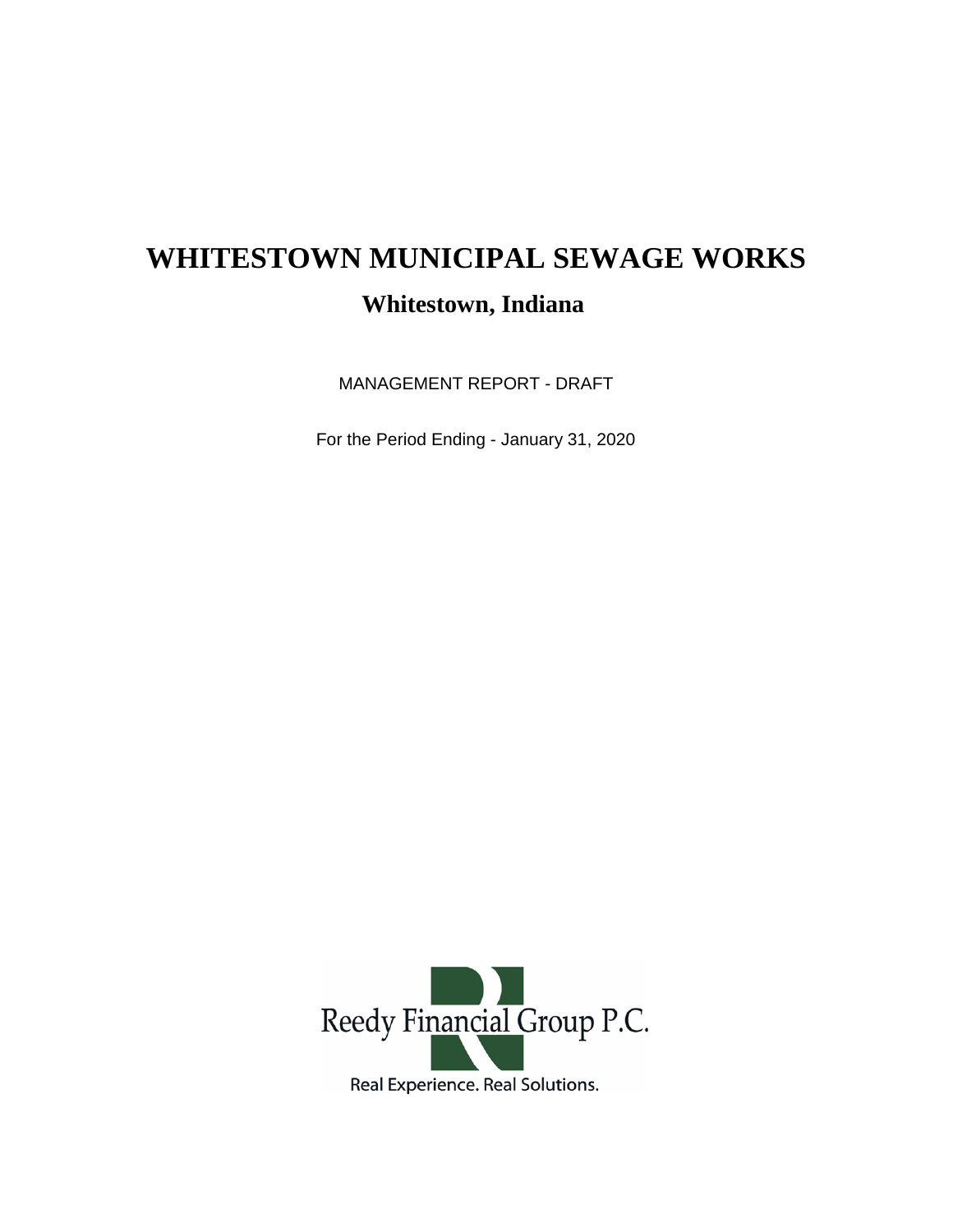## **WHITESTOWN (INDIANA) MUNICIPAL SEWAGE WORKS**

## 2014 RATE STUDY COMPARED TO YTD ACTUAL

| <b>Operating Fund</b>            | 2014 Rate<br>Study |                    | 2017<br>Actual |                   | 2018<br>Actual |                    | 2019<br>Actual |                    | 2020<br><b>YTD</b> |           | 2020<br>Projections |                    |
|----------------------------------|--------------------|--------------------|----------------|-------------------|----------------|--------------------|----------------|--------------------|--------------------|-----------|---------------------|--------------------|
|                                  |                    |                    |                |                   |                |                    |                |                    |                    |           |                     |                    |
| <b>Operating Revenue</b>         |                    |                    |                |                   |                |                    |                |                    |                    |           |                     |                    |
| <b>Metered Sales</b>             | \$                 | 2,379,262          | \$             | 3,297,478         | \$             | 3,627,553          | \$             | 3,953,385          | \$                 | 348,549   | \$                  | 4,182,590          |
| Account set up fee               |                    | 33,620             |                | 14,925            |                | 15,267             |                | 16,807             |                    | 1,075     |                     | 12,900             |
| Tap fees                         |                    | 162,750            |                | 234,750           |                | 173,250            |                | 252,750            |                    | 38,250    |                     | 459,000            |
| <b>Inspection Fees</b>           |                    | 7,558              |                | 9,838             |                | 24,646             |                | 58,300             |                    |           |                     |                    |
| Other operating revenue          |                    | 48,562             |                | 68,371            |                | 71,992             |                | 11,073             |                    |           |                     |                    |
| Other revenue                    |                    |                    |                | 167,688           |                | 71,082             |                | 68,431             |                    | 4,373     |                     | 52,477             |
| <b>Total Operating Revenue</b>   | \$                 | 2,633,402          | \$             | 3,793,050         | \$             | 3,983,790          | \$             | 4,360,746          | \$                 | 392,247   | \$                  | 4,706,967          |
| <b>Operating Expenses</b>        |                    |                    |                |                   |                |                    |                |                    |                    |           |                     |                    |
| Depreciation expense             | \$                 |                    | \$             | 1,068,073         | \$             | 1,091,593          |                | 1,035,209          | \$                 |           | \$                  |                    |
| Amortization expense             |                    | 67,803             |                | 77,342            |                | 101,403            |                |                    |                    |           |                     |                    |
| <b>Personal Services</b>         |                    | 277,857            |                | 642,405           |                | 776,242            |                | 551,922            |                    | 21,443    |                     | 694.740            |
| <b>Utilities</b>                 |                    | 194,417            |                | 396,905           |                | 230,704            |                | 235,275            |                    | 27,534    |                     | 330,413            |
| Materials & Supplies             |                    | 68,400             |                | 196,529           |                | 133,408            |                | 182,689            |                    | 22,343    |                     | 268,114            |
| Repairs & Maintenance            |                    | 37,257             |                | 37,786            |                | 143,439            |                | 148,825            |                    | 38,416    |                     | 460,992            |
| <b>Contractual Services</b>      |                    | 183,480            |                | 330,678           |                | 478,733            |                | 537,299            |                    | 50,708    |                     | 608,496            |
| Equipment & Transportation       |                    |                    |                | 2,050             |                | 9,065              |                | 19,894             |                    | 422       |                     | 5,060              |
| Insurance                        |                    | 35,620             |                | 58,553            |                | 34,716             |                | 165,707            |                    | 18,870    |                     | 48,909             |
| Miscellaneous expense            |                    | 34,444             |                | 62,336            |                | 114,953            |                | 47,980             |                    | 12,537    |                     | 56,836             |
| <b>Total Operating Expenses</b>  |                    | 899,278            |                | 2,872,656         |                | 3,114,257          |                | 2,924,801          |                    | 192,273   |                     | 2,473,561          |
| <b>Net Operating Income</b>      | \$                 | 1,734,124          | \$             | 920,394           | \$             | 869,533            | \$             | 1,435,945          | \$                 | 199,975   | \$                  | 2,233,406          |
|                                  |                    |                    |                |                   |                |                    |                |                    |                    |           |                     |                    |
| Other Expenses                   |                    |                    |                |                   |                |                    |                |                    |                    |           |                     |                    |
| PILOT<br>Interest expense        |                    | 103,302<br>433,384 |                | 77,477<br>416,084 |                | 129.128<br>461,855 |                | 103,302<br>433,384 |                    | 199,015   |                     | 103.302<br>433,384 |
|                                  |                    |                    |                |                   |                |                    |                |                    |                    |           |                     |                    |
| <b>Total Other Expenses</b>      |                    | 536,686            |                | 493,560           |                | 590,983            |                | 536,686            |                    | 199,015   |                     | 536,686            |
| <b>Net Income</b>                | \$                 | 1,197,438          | \$             | 426,834           | \$             | 278,550            | \$             | 899,259            | \$                 | 959       | \$                  | 1,696,721          |
| <b>Depreciation Fund</b>         |                    |                    |                |                   |                |                    |                |                    |                    |           |                     |                    |
|                                  |                    |                    |                |                   |                |                    |                |                    |                    |           |                     |                    |
| Extensions & Replacements        |                    | 345,000            |                | 190,000           |                | 190,000            |                | 190,000            |                    | 190,000   |                     | 190,000            |
| <b>Capital Expenses</b>          |                    | 345,000            |                | 458,314           |                | 418,085            |                | 8,500              |                    |           |                     |                    |
|                                  |                    |                    |                |                   |                |                    |                |                    |                    |           |                     |                    |
| <b>Net Income</b>                | \$                 |                    | \$             | (268, 314)        | \$             | (228, 085)         | \$             | 181,500            | \$                 | 190,000   | \$                  | 190,000            |
| Bond & Interest Fund - Principal |                    |                    |                |                   |                |                    |                |                    |                    |           |                     |                    |
| <b>SWAF</b>                      |                    | 13,400             |                | 13.400            |                | 13,600             |                | 13,900             |                    | 14,100    |                     | 13,900             |
| 2005 SRF                         |                    | 93,000             |                | 91,000            |                | 93,000             |                | 97,000             |                    | 100,000   |                     | 97,000             |
| 2009 SRF                         |                    | 155,000            |                | 150,000           |                | 155,000            |                | 160,000            |                    | 165,000   |                     | 160,000            |
| 2014A SRF                        |                    | 445,000            |                | 435,000           |                | 445,000            |                | 455,000            |                    | 460,000   |                     | 455,000            |
| 2015 Rural Development           |                    | 5,000              |                | 5,000             |                | 5,000              |                | 5,000              |                    | 6,000     |                     | 5,000              |
| 2016 BAN                         |                    |                    |                | 659,703           |                | 450,000            |                | 500,000            |                    | 500,000   |                     | 500,000            |
| <b>Total Principal Payments</b>  | \$                 | 711,400            | \$             | 1,354,103         | \$             | 1,161,600          | \$             | 1,230,900          |                    | 1,245,100 | \$                  | 1,230,900          |

Note: 2019 Expenditures include adjustments to reflect approximate remaining transfers and postings for the current month